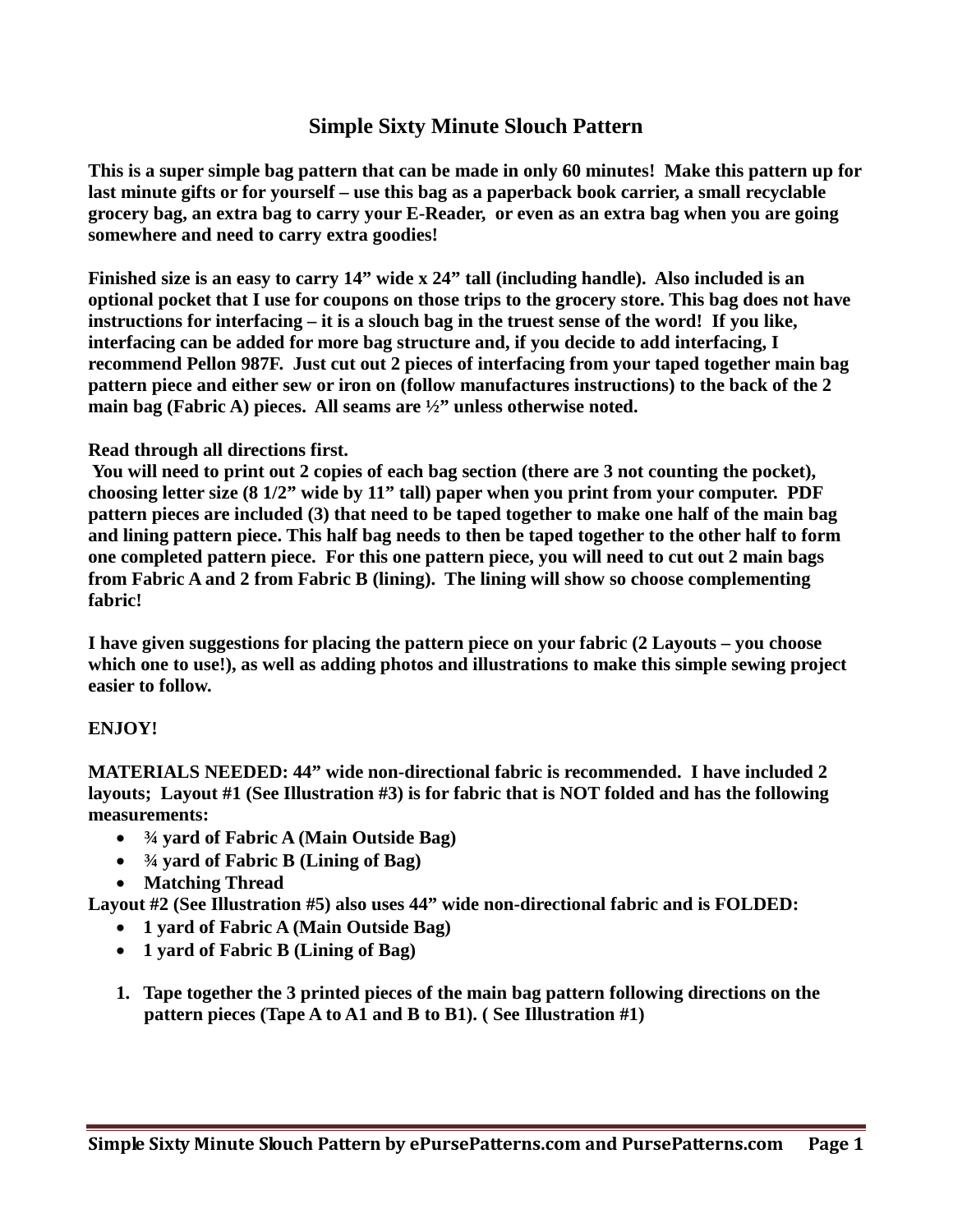

- **2. Tape the 2nd copies of the pattern pieces that you print together the same way as shown above in Illustration #1.**
- **3. You will need to turn one section over to the wrong side (there will be no written**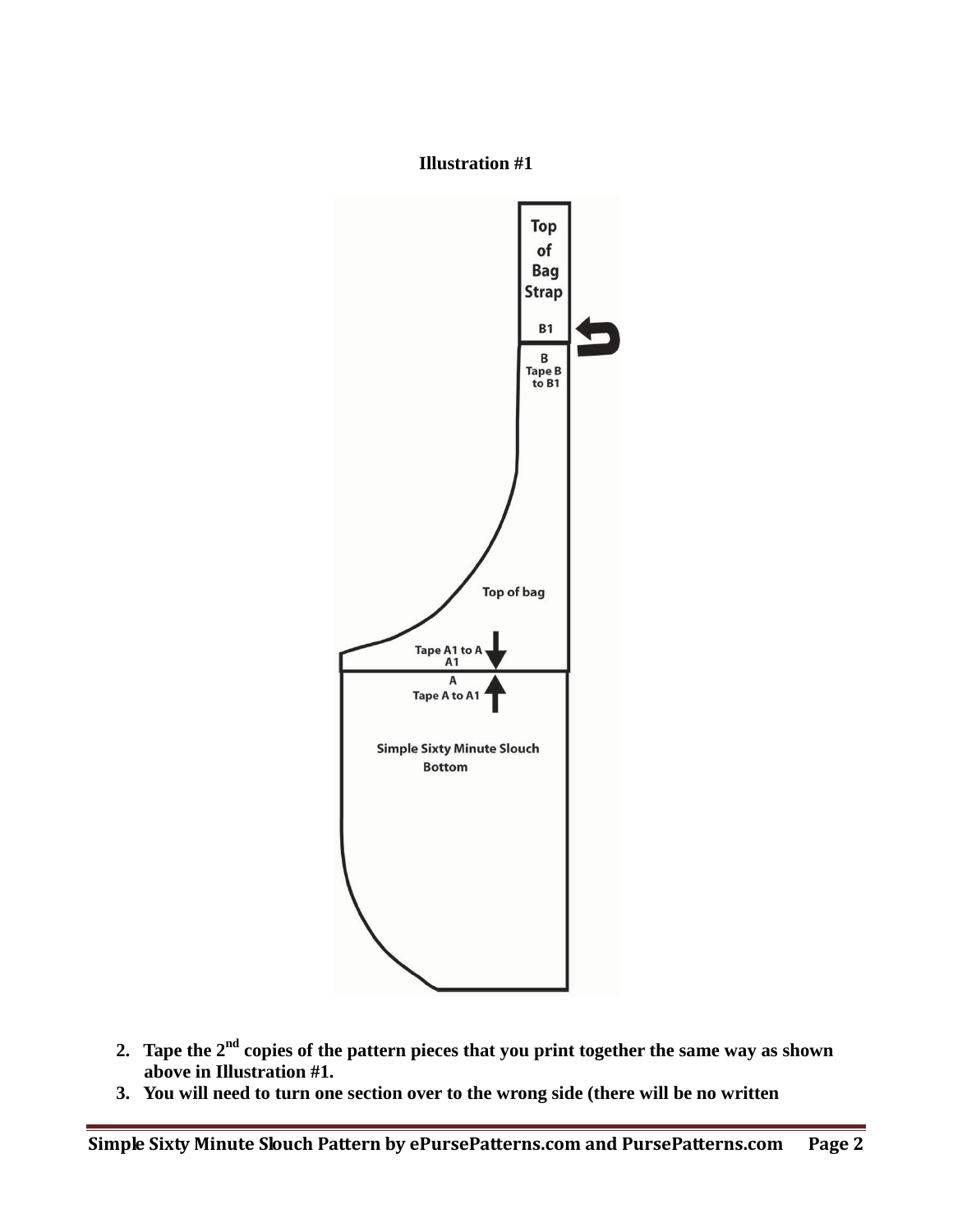**instructions on the pattern pieces facing you) and tape these 2 main bag sections together, as shown by the red arrows. This forms the main bag pattern piece. (See Illustration #2)**



**4. You will only have 1 main bag piece that is taped together. For laying out the pattern piece on the fabric, you will need to place the main bag piece on the fabric in position #1 as shown and cut the fabric. Then lay out the main bag pattern piece again as shown on the layout in position #2. See Illustration #3.**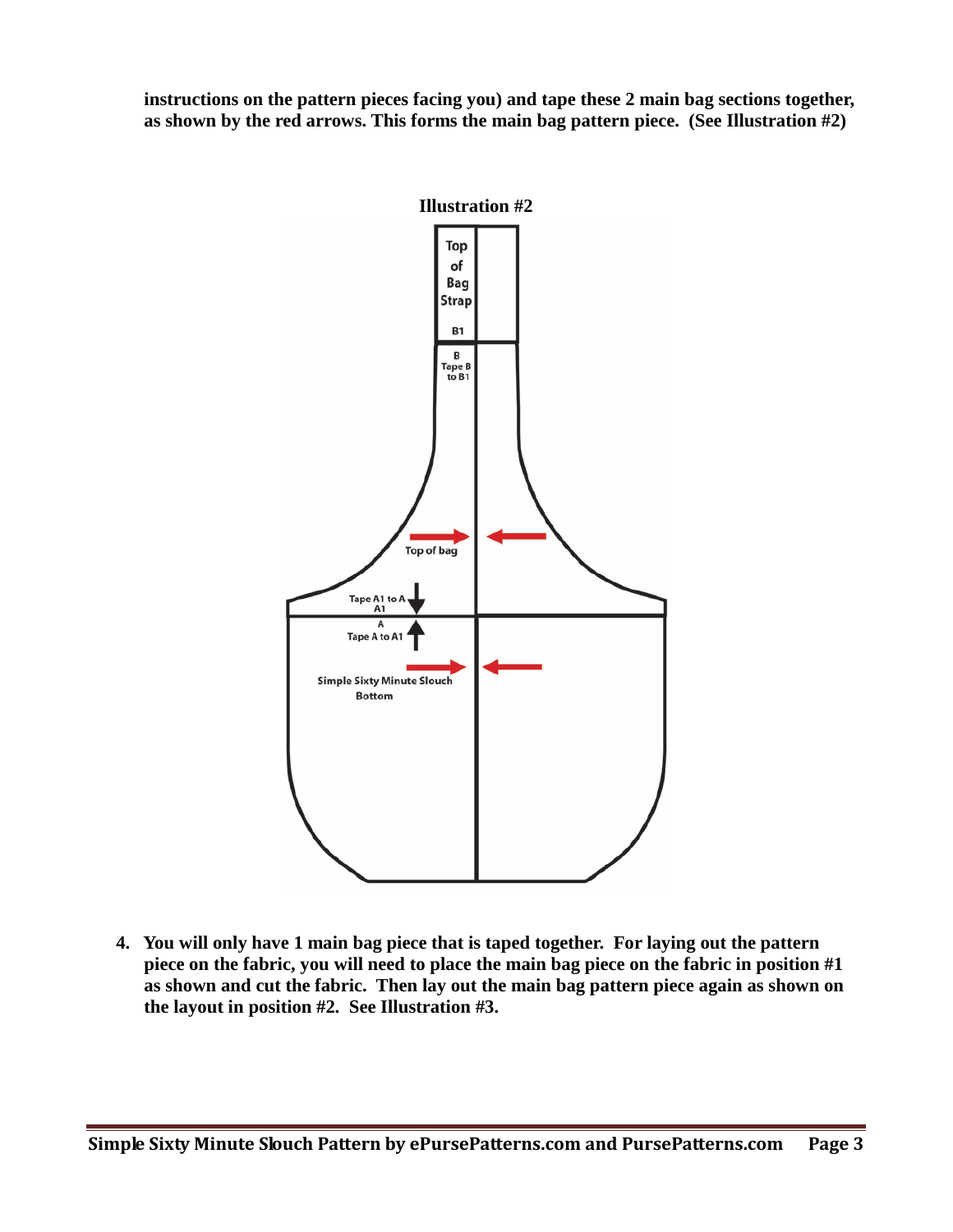

**5. Fabric B is cut the same way as Fabric A. If you wish to add the optional pocket, the layout is illustrated below. Again you will only have 1 pocket pattern piece. Cut as shown and then lay the pattern piece on the fabric and cut again (you will need 2 pieces of fabric for the pocket).**

**Illustration #4, LAYOUT #1 – Fabric B (lining) with Optional Pocket (Shown in red)**

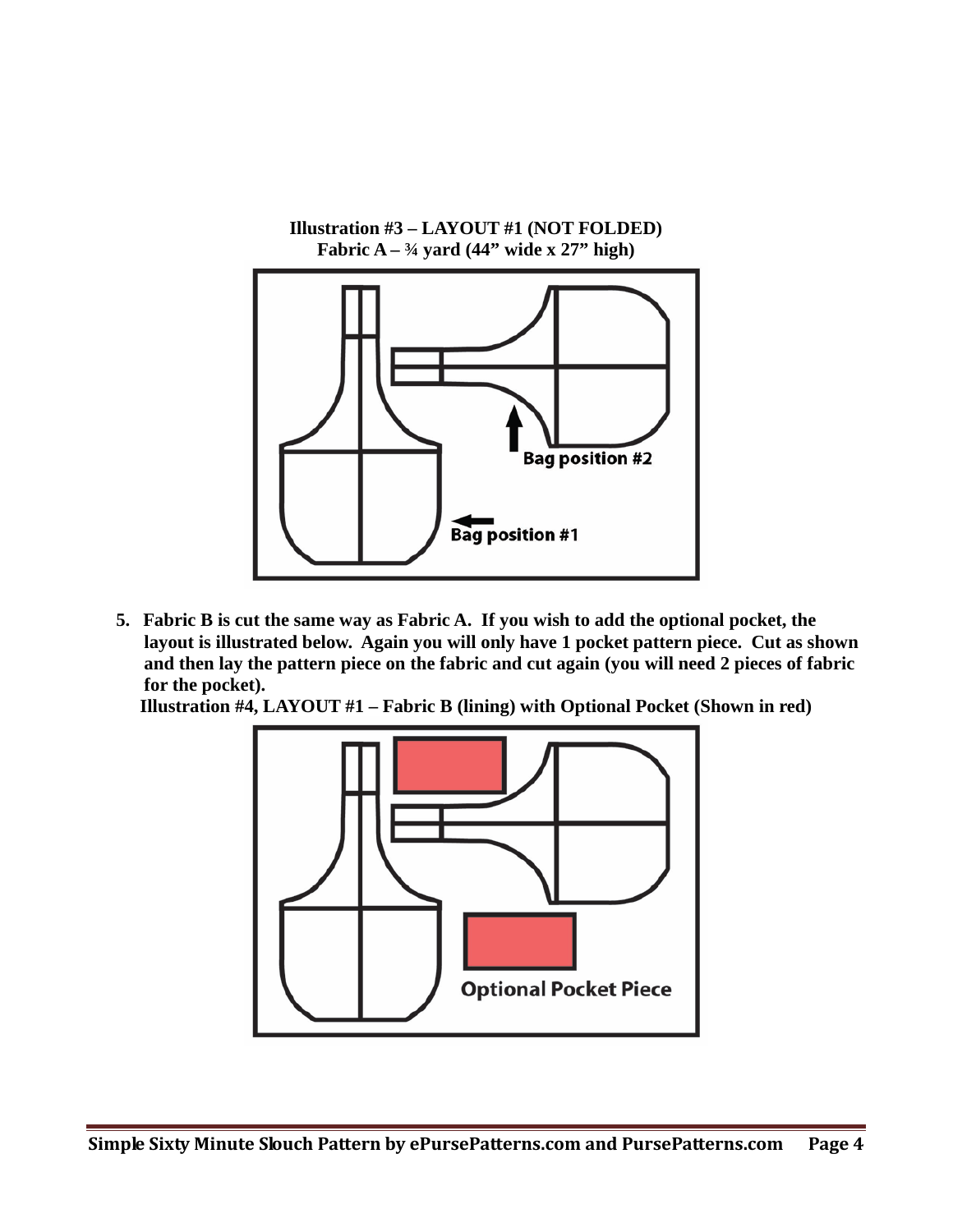**OPTIONAL LAYOUT #2 – (This makes up quicker because you cut 2 layers of fabric at the same time.)**



**Illustration #5 – LAYOUT #2 (Fabric Folded)**

**6. OPTIONAL: If you are adding the outside pocket from Fabric B, place the 2 pocket pattern pieces with right sides facing each other.**



- **7. Sew around the outer edge of the pocket, leaving a 2" gap on one of the longer sides (This will become the bottom of your pocket).**
- **8. After sewing, clip the 4 corners of the pocket.**
- **9. Turn the pocket right side out and press, folding under the 2" gap evenly.**
- **10. Sew across the top of your pocket (the long side opposite the side with the gap) as close to the edge as possible, anchoring the lining securely inside. This will give you a cleaner and more defined pocket top.**
- **11. Line the pocket up on one section of the main bag evenly. This will be approximately 2 ¼" in on each side and about 4 inches up from the bottom. See Illustration #7**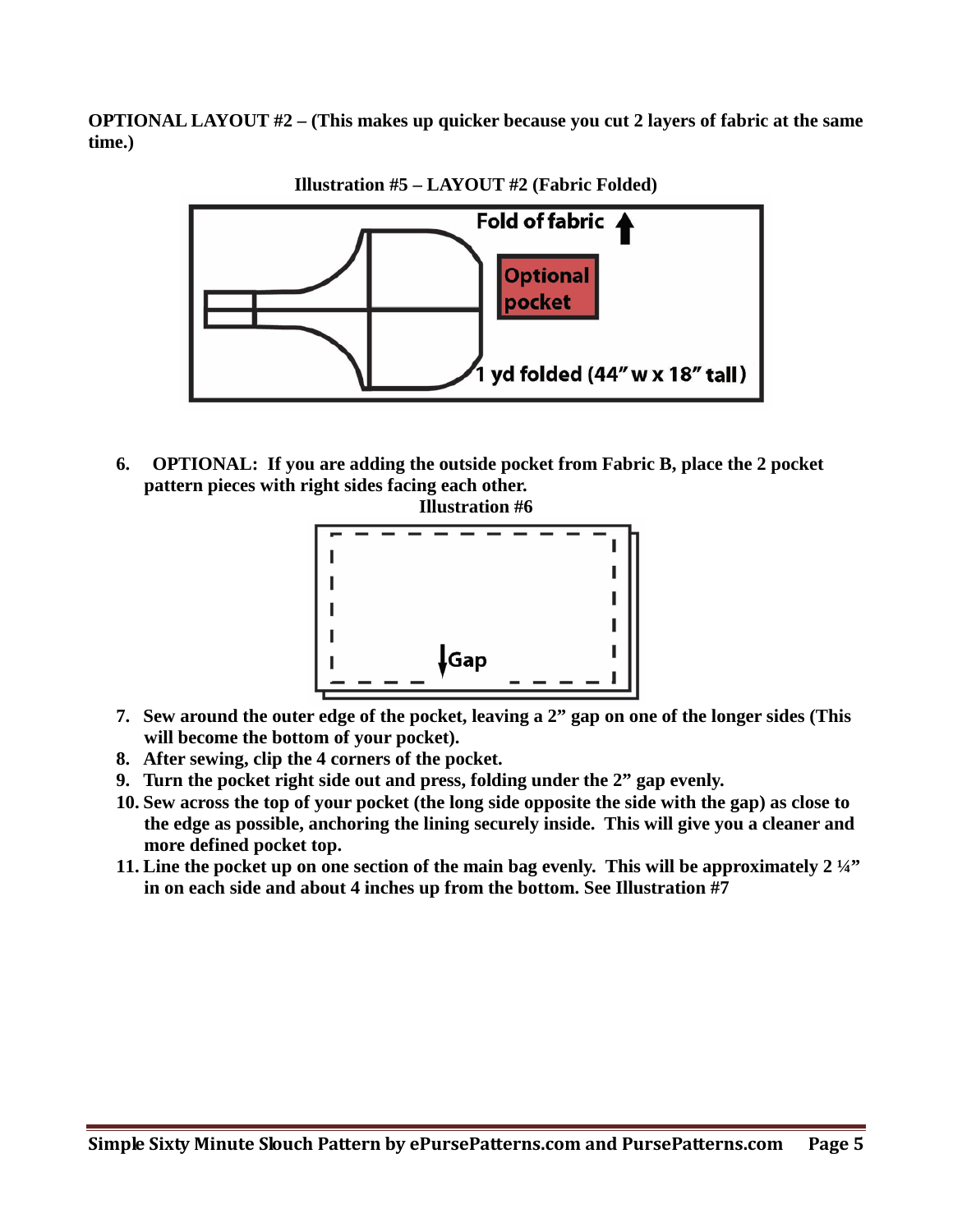

**12. Place the 2 pieces of Fabric A with right sides facing and sew along the bag, excluding the top portion. (See Illustration #8)**



**13. Place the 2 pieces of Fabric B (lining) with right sides facing and sew up the lower portion of the bag as shown above but leaving a 3" gap in the bottom. (Illustration #9)**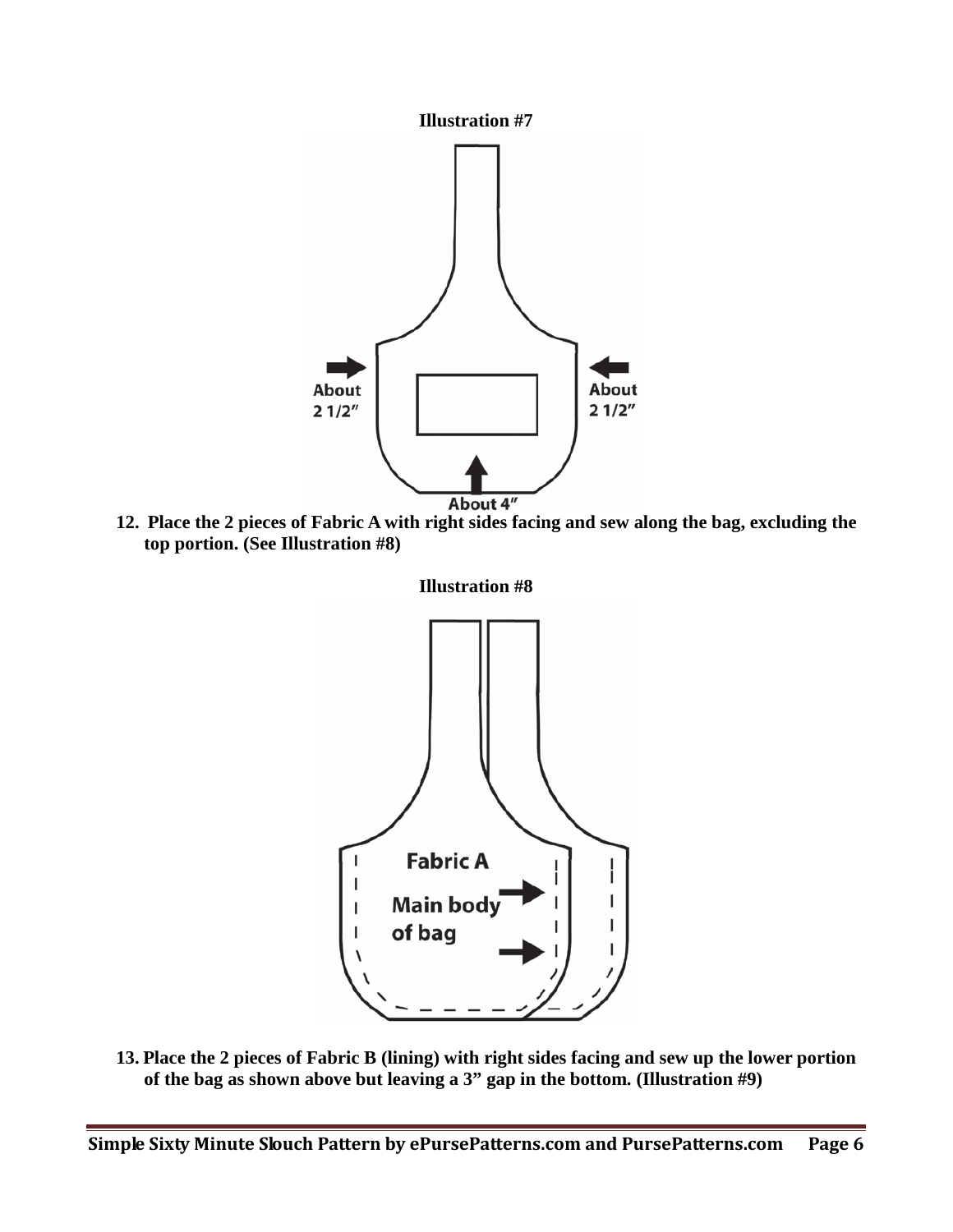

- **14. Turn the main bag (Fabric A) right side out.**
- **15. Leave the lining (Fabric B) wrong side out.**
- **16. Pull the lining up over the main bag (Main bag is right side out and lining is wrong side out – right sides are facing each other). (Illustration #10)**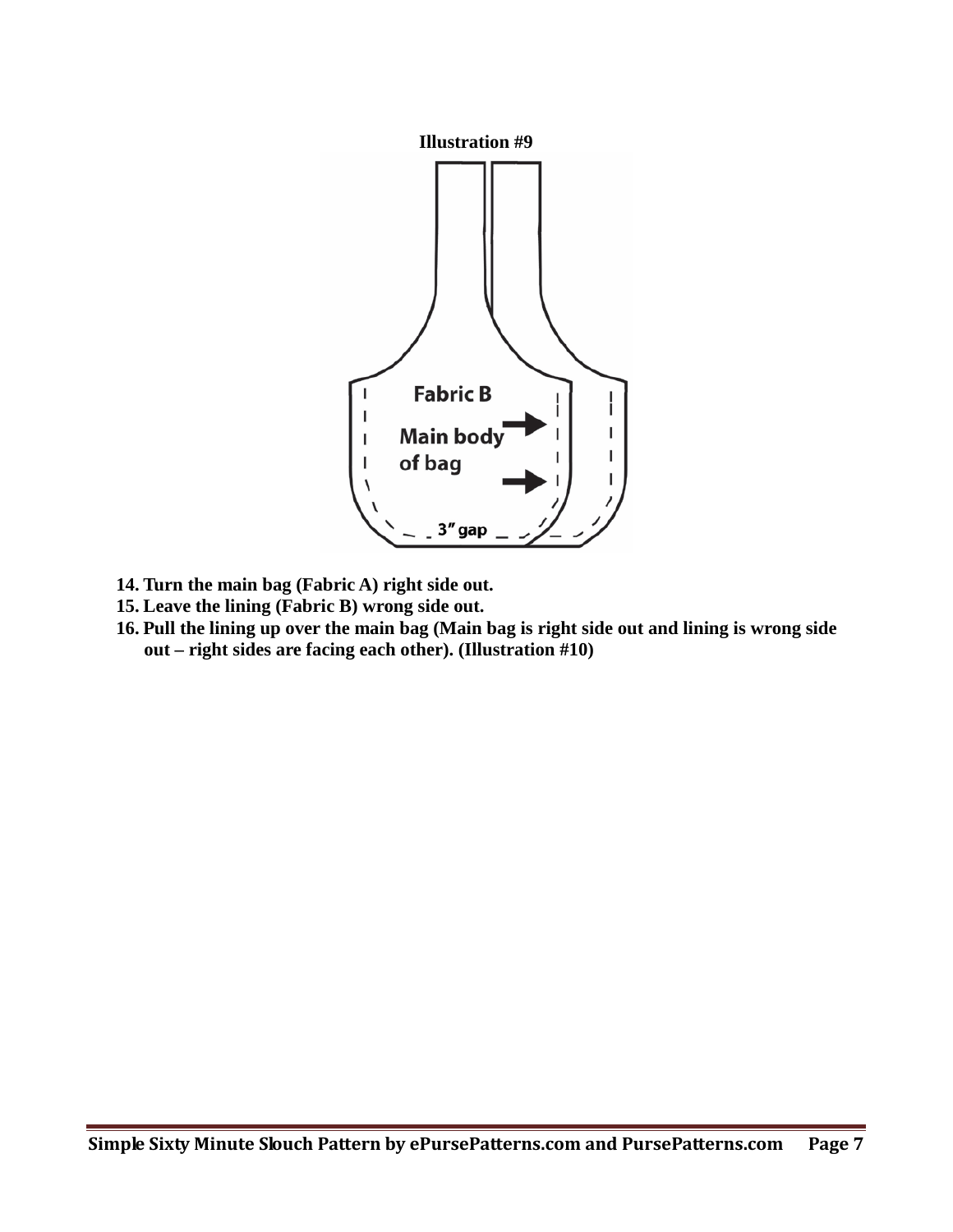

Pull lining up and over main bag

- **17. Pin the lining to the main bag along the top (unsewn part of bags).**
- **18. Sew lining to main bag being very careful to make sure the fabric is smooth but DO NOT SEW THE VERY TOP OF THE HANDLES.**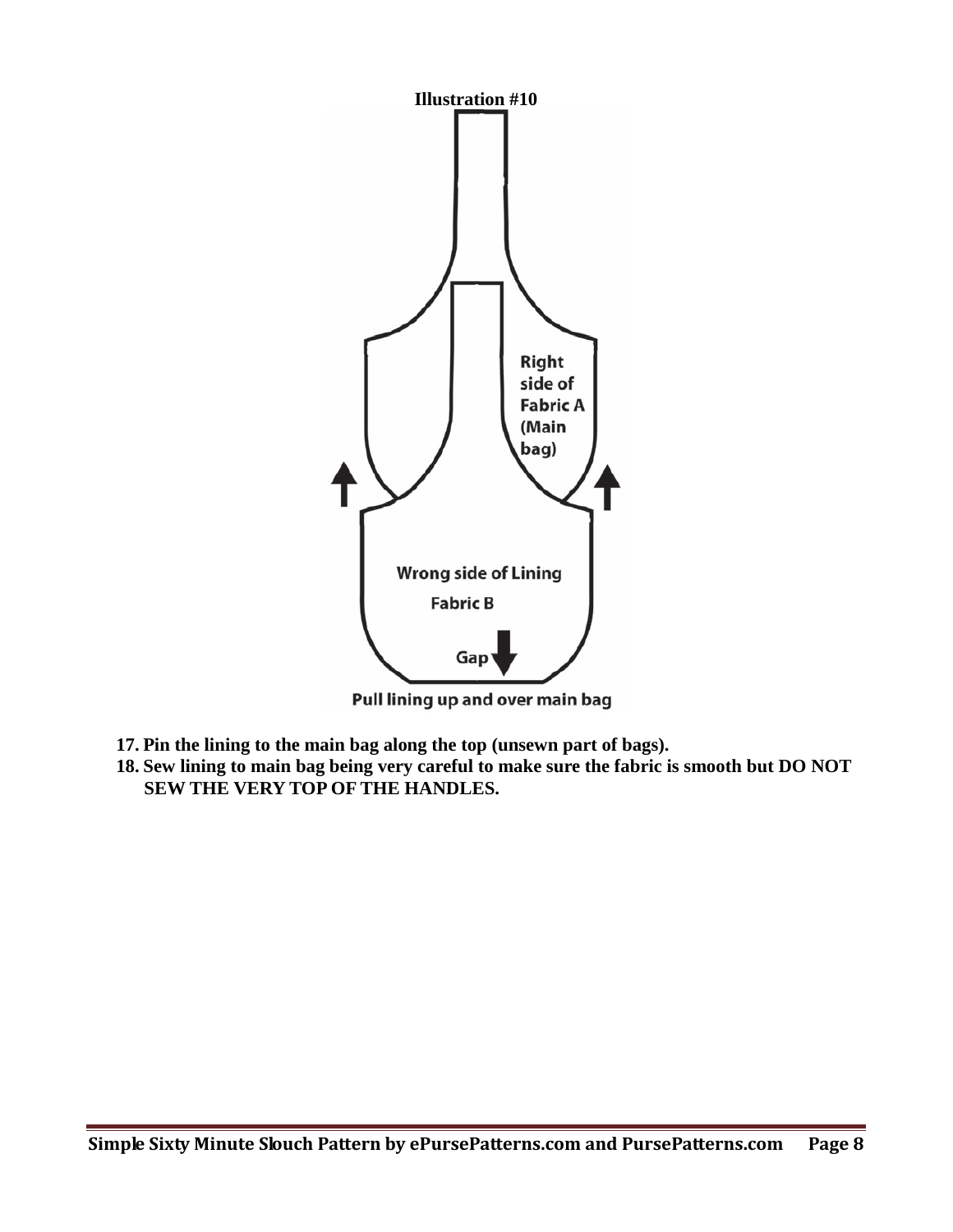**Illustration #11 Don't sew the tops of the handle closed!**



- **19. Pull the main bag out through the gap left in the bottom of the lining.**
- **20. Fold under the edges of the gap in the lining (Fabric B) evenly and sew closed.**
- **21. Push the lining inside the main bag.**
- **22. Press the lining inside the main bag, especially along the edges where the lining meets the main bag.**
- **23. Sew along this edge as close to the edge as possible, anchoring the lining down inside the main bag, still leaving the very tops of the handle unsewn.**
- **24. Fold under one edge of the top handle evenly and press.**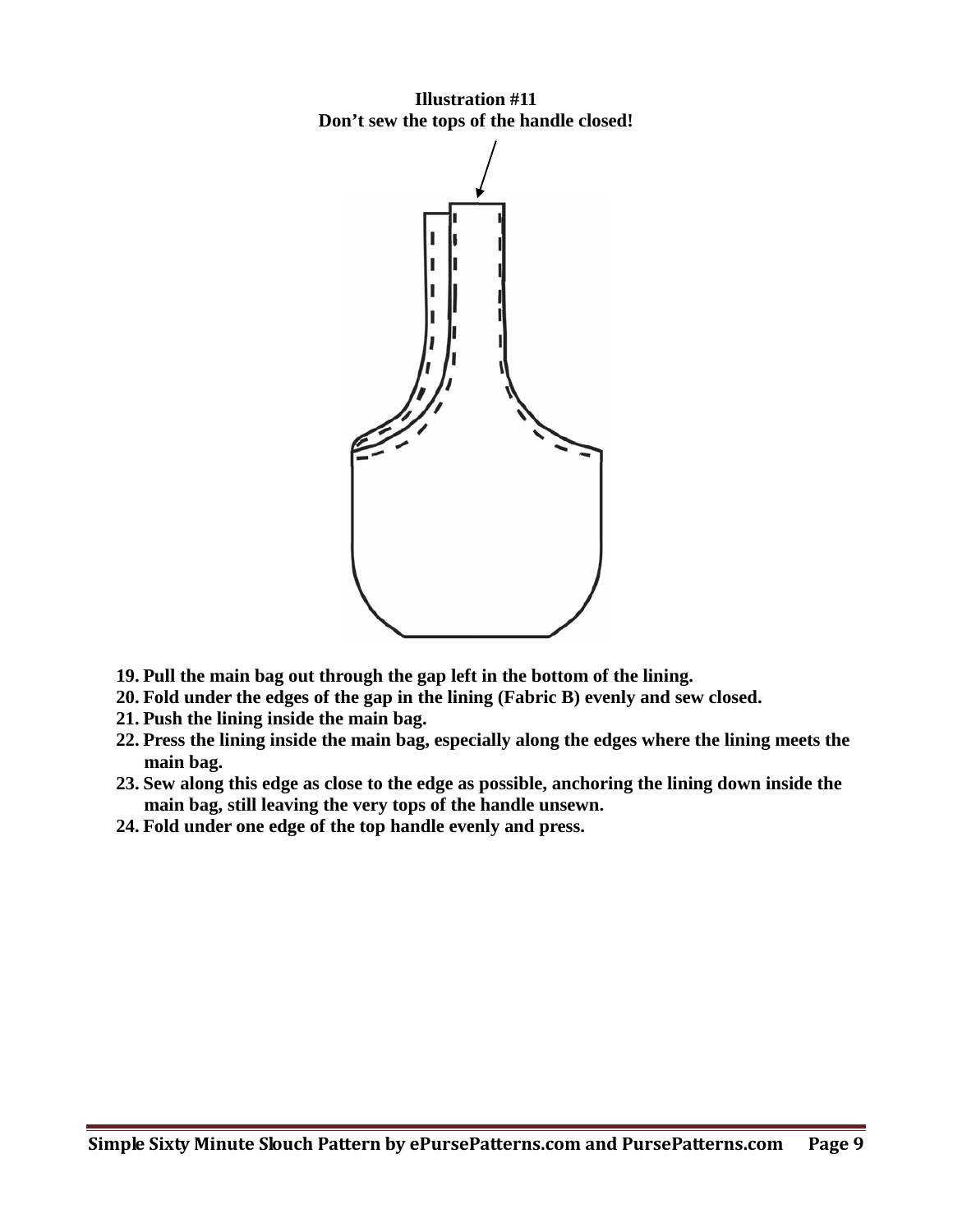

**25. Insert the other side of the handle (the one with the raw edge) into the handle top that you just folded under and pressed.**

**Photo #3**

Slip raw edge of handle into folded under edge of the other side of the handle top



**26. Sew across, connecting the two sides of the handle.**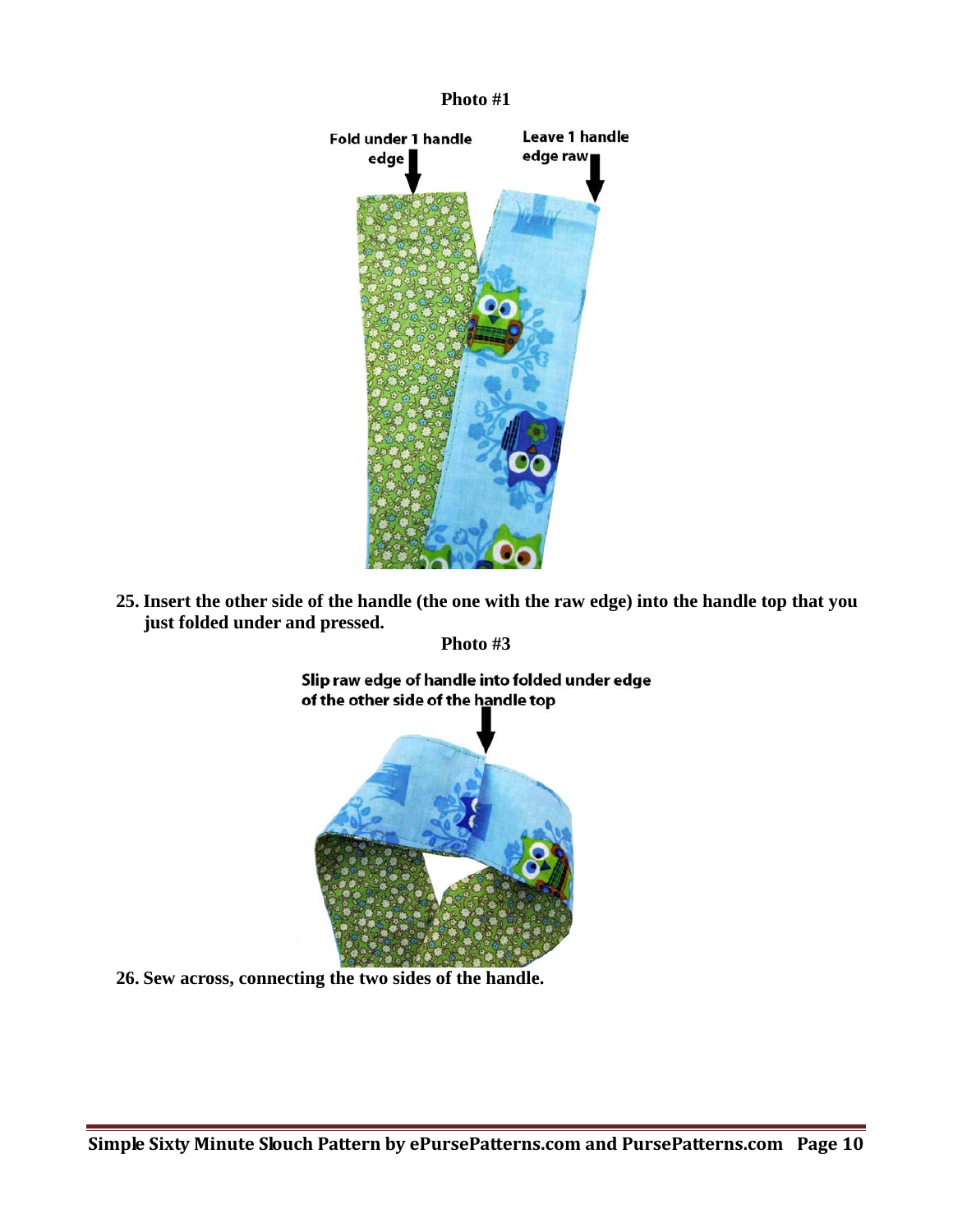

**Photo #5**

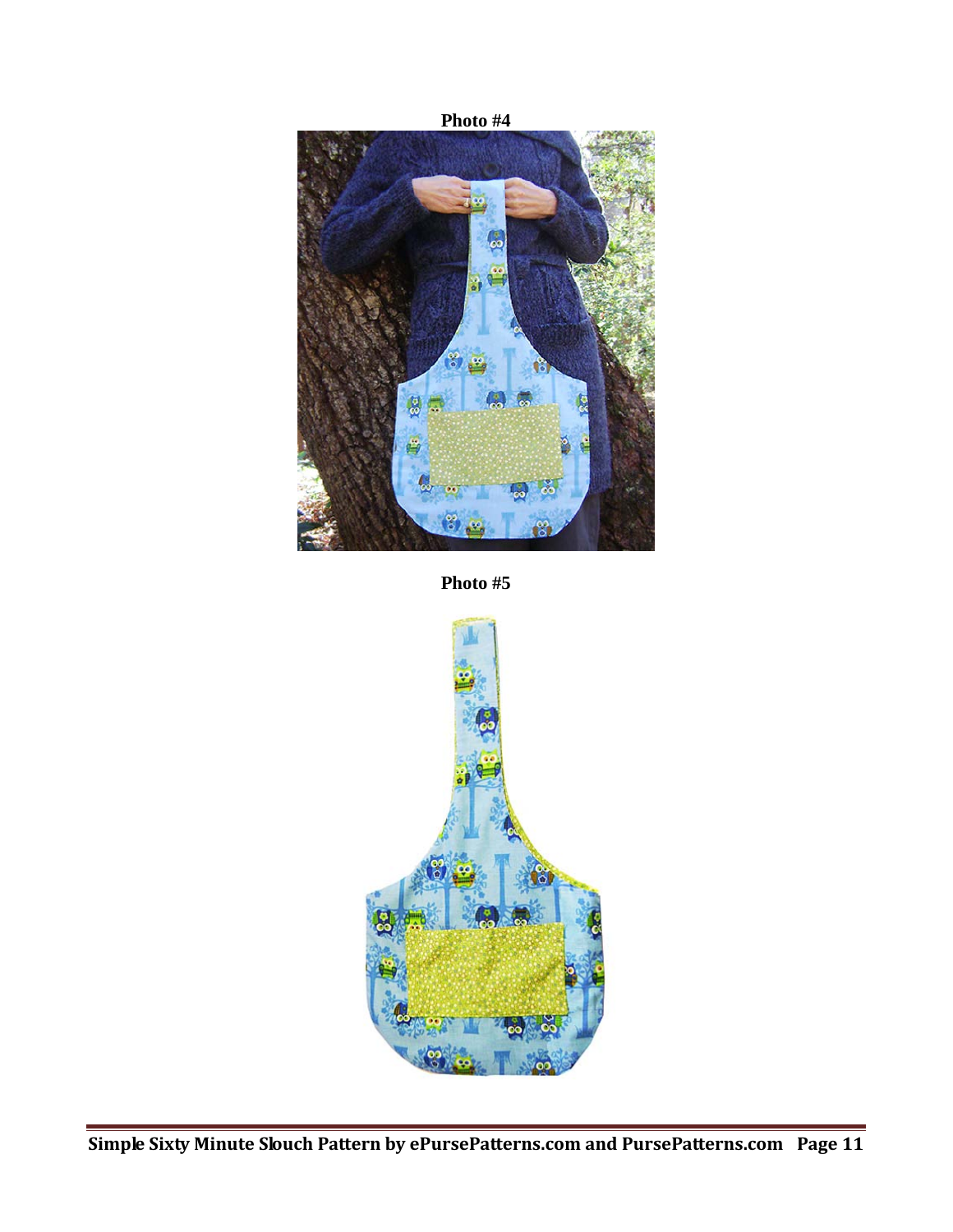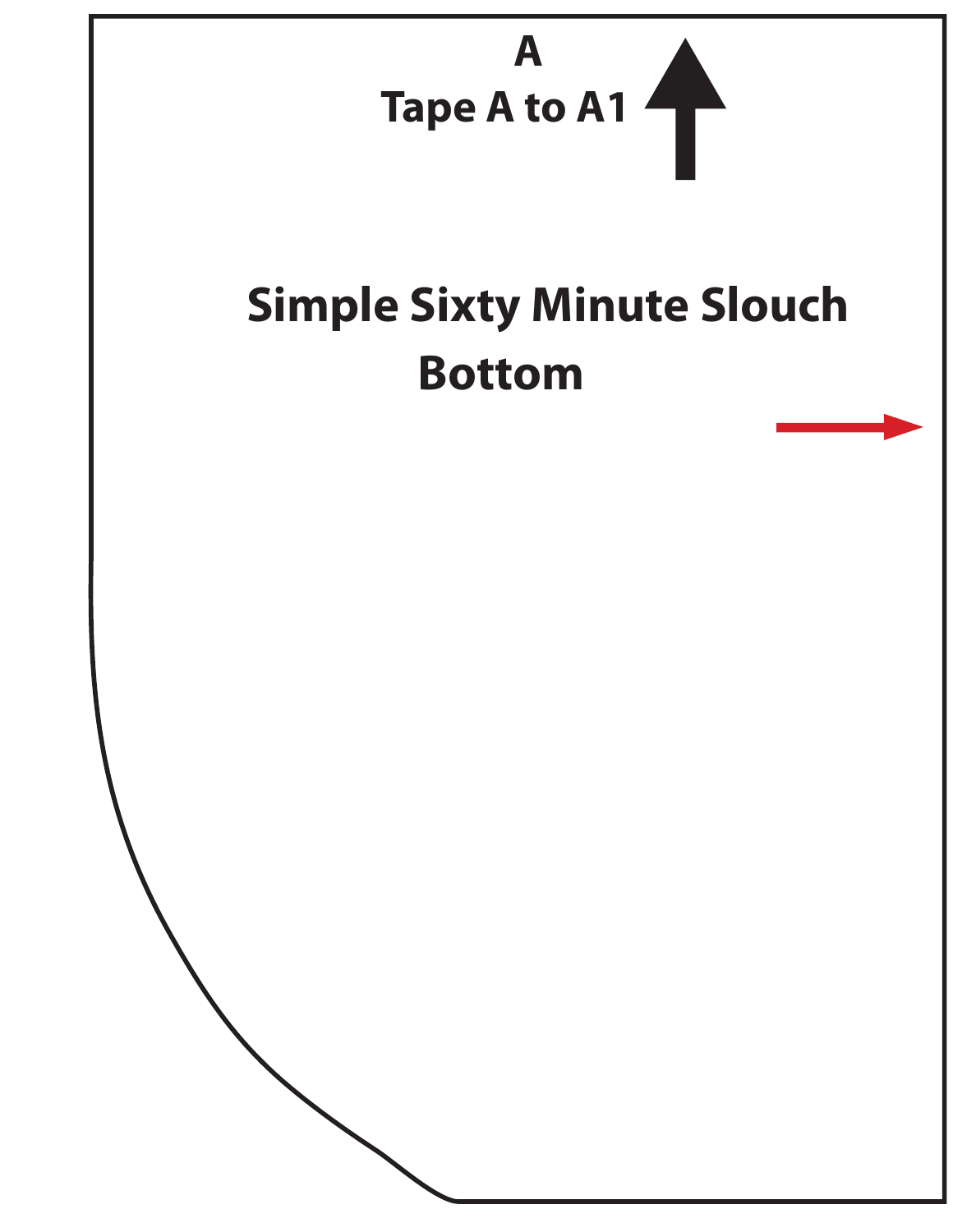